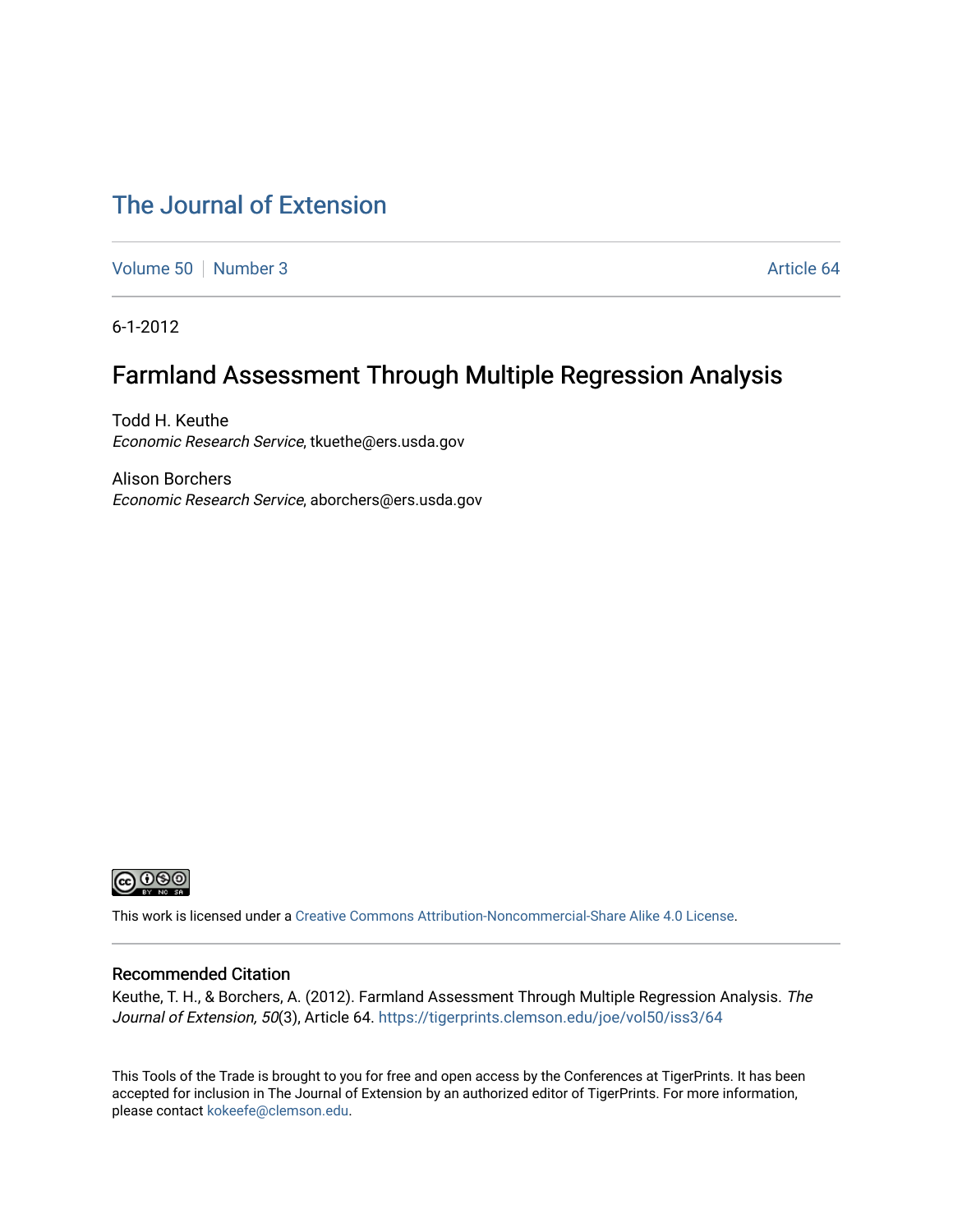

**June 2012 Volume 50 Number 3 Article Number 3TOT3**

[Return to Current Issue](http://www.joe.org/joe/2012june/)

## **Farmland Assessment Through Multiple Regression Analysis**

**Todd H. Kuethe** Economist [tkuethe@ers.usda.gov](mailto:tkuethe@ers.usda.gov)

**Allison Borchers**

Economist [aborchers@ers.usda.gov](mailto:aborchers@ers.usda.gov)

Economic Research Service Washington, DC

*Abstract: Farmland owners and agricultural producers often require accurate measures of the market value of agricultural parcels. However, there are a number of complicating factors that make estimation difficult. We demonstrate how multiple regression analysis may be used to estimate the market values while controlling for property differences and minimizing human error. We provide an example that uses a set of 545 farmland sales in Minnesota from 2009. Further, we demonstrate how the analysis can be easily replicated by Extension educators for regional farmland price estimation.*

## **Introduction**

Farmland accounts for over 80% of total farm assets and serves as the principal source of collateral for farm loans. As a result, accurate measures of farmland values are important to producers and non-operating farmland owners. Extension agents and farm real estate appraisers are often asked to estimate the market value of individual farmland parcels, yet it is recognized that market values may be difficult to estimate due to the fact that prices are determined by a number of factors that stem from both farm and non-farm influences. One popular method is to infer market values based on a handful of recent comparable sales, or "comps." However, it is often difficult to identify appropriate comps in regions with few farmland sales, and the estimation may be subject to human error or improper judgment.

Faced with similar problems, real estate professionals are increasingly relying on quantitative methods to estimate property values. The models rely on a larger number of previous sales to estimate the general trend in property values and adjust the estimates given the specific attributes of the property under examination. Multiple regression models have gained prominence based on their ability to:

- Control for quality differences between transacted properties,
- Use data from all recent sales, as opposed to 3 or 4 comparable properties,
- Provide a dollar value for each characteristic, free of value judgments or human error, and
- Estimate market values through standard statistical software, such as Microsoft Excel.

Once a proper dataset is constructed, the analysis can be conducted quickly and efficiently, and the dataset can be adjusted when new transaction information is obtained.

Multiple regression has been widely adopted by real estate industry professionals for mass appraisal, but it is also used extensively by economic researchers to construct real estate price indexes and identify the value of non-priced environmental amenities. An example from the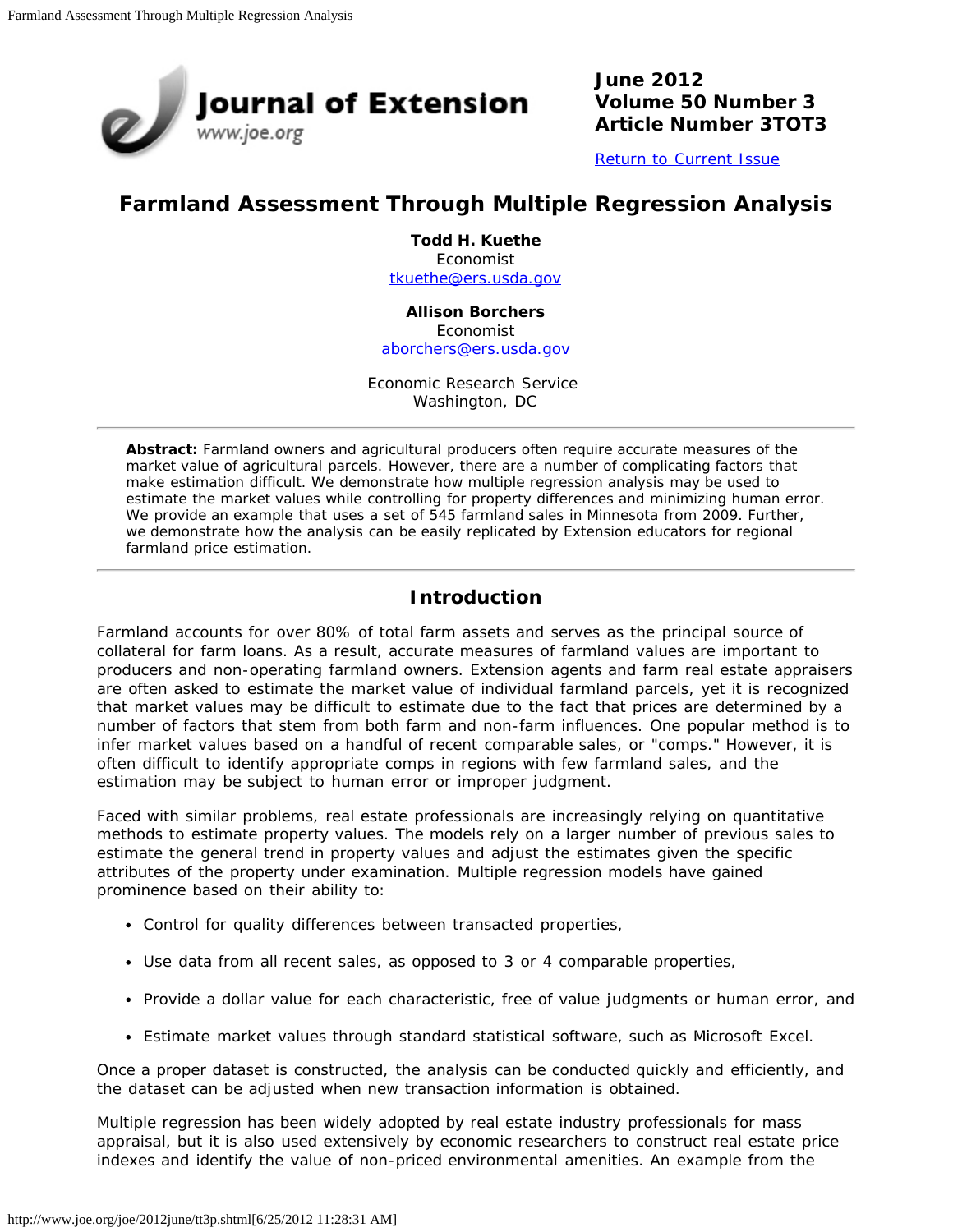Extension literature includes Guiling, Doye, and Brorsen (2008), who estimate the influence of farm and non-farm attributes on the sales price of agricultural lands in Oklahoma. Similar multiple regression methods have been used to estimate the likelihood of farmland conversion in New York State (King, 2001).

## **An Example Using Real-World Data**

The following example demonstrates how one can estimate market values of farmland through multiple regression analysis. The techniques can be replicated by Extension agents who possess a sufficiently large set of farmland transactions and access to statistical software. Our application uses data obtained from the Minnesota Land Economics Web-database maintained by the University of Minnesota Extension Service. The data represent one example of publicly available transaction data accessible at no cost. The dataset includes 545 farmland sales from 2009, and each record includes the sales per acre price of each parcel, as well as measures of its total acreage, percent tillable land, and soil productivity. Additional county-level variables were added using data published by the Economic Research Service and freely available on its website, including natural amenities, population density, and median family income. The additional variables were added to control for potentially important non-farm factors. The data are summarized in Table 1.

| Variable                                                  | <b>Description</b>      | <b>Units</b>                   | Mean      | Std.<br>Dev. | Min    | <b>Max</b> |  |
|-----------------------------------------------------------|-------------------------|--------------------------------|-----------|--------------|--------|------------|--|
| PRICEPA                                                   | Per-Acre<br>Price       | $\mathfrak{s}$ a               | 3,706.50  | 1,378.70     | 503.00 | 13,256.00  |  |
| <b>PRODUCT</b>                                            | Soil<br>Productivity    | $\Omega -$<br>100 <sup>a</sup> | 67.61     | 12.63        | 22.00  | 96.00      |  |
| <b>SIZE</b>                                               | Parcel Size             | Ac $a$                         | 109.76    | 86.15        | 20.00  | 1,070.00   |  |
| <b>PTILL</b>                                              | Tillable<br>Acreage     | % a                            | 87.77     | 16.15        | 5.00   | 100.00     |  |
| <b>AMENITY</b>                                            | Natural<br>Amenity      | 1<br>7 <sup>b</sup>            | 2.03      | 0.51         | 1.00   | 3.00       |  |
| <b>POPDENSE</b>                                           | Persons/sq.<br>mile     | # b                            | 33.80     | 24.12        | 8.49   | 113.88     |  |
| <b>INCOME</b>                                             | Median family<br>income | s <sub>b</sub>                 | 47,393.46 | 6,749.64     | 39,113 | 71,728     |  |
| <sup>a</sup> Transaction level, <sup>b</sup> County level |                         |                                |           |              |        |            |  |

**Table 1.** Variable Names and Descriptive Statistics

Multiple regression analysis estimates the value of farmland parcels, **Y**, while controlling for the other relevant variables, **X**. Multiple regression analysis is available through a number of standard statistical packages. In our illustration, we use the "Regression" function as part of the "Data Analysis" tools in Microsoft Excel. Once the user specifies the **Y** and **X** input ranges, the software provides a summary output that includes summary regression statistics (goodness-offit measures), estimated coefficients, standard errors, and measures of statistical significance (t-Statistic and P-value). Table 2 includes the relevant portion of the output. The estimated coefficients provide a measure of the influence of each variable on the sales price in terms of both magnitude and direction. For example, the coefficient for PTILL suggests that each percent of tillable land per parcel increases farmland values at a rate of \$14.36 per acre. The reported  $R<sup>2</sup>$  suggests that the explanatory variables explain 34% of the observed variation in farmland values, comparable to the results reported by Guiling, Doye, and Brorsen (2008) for Oklahoma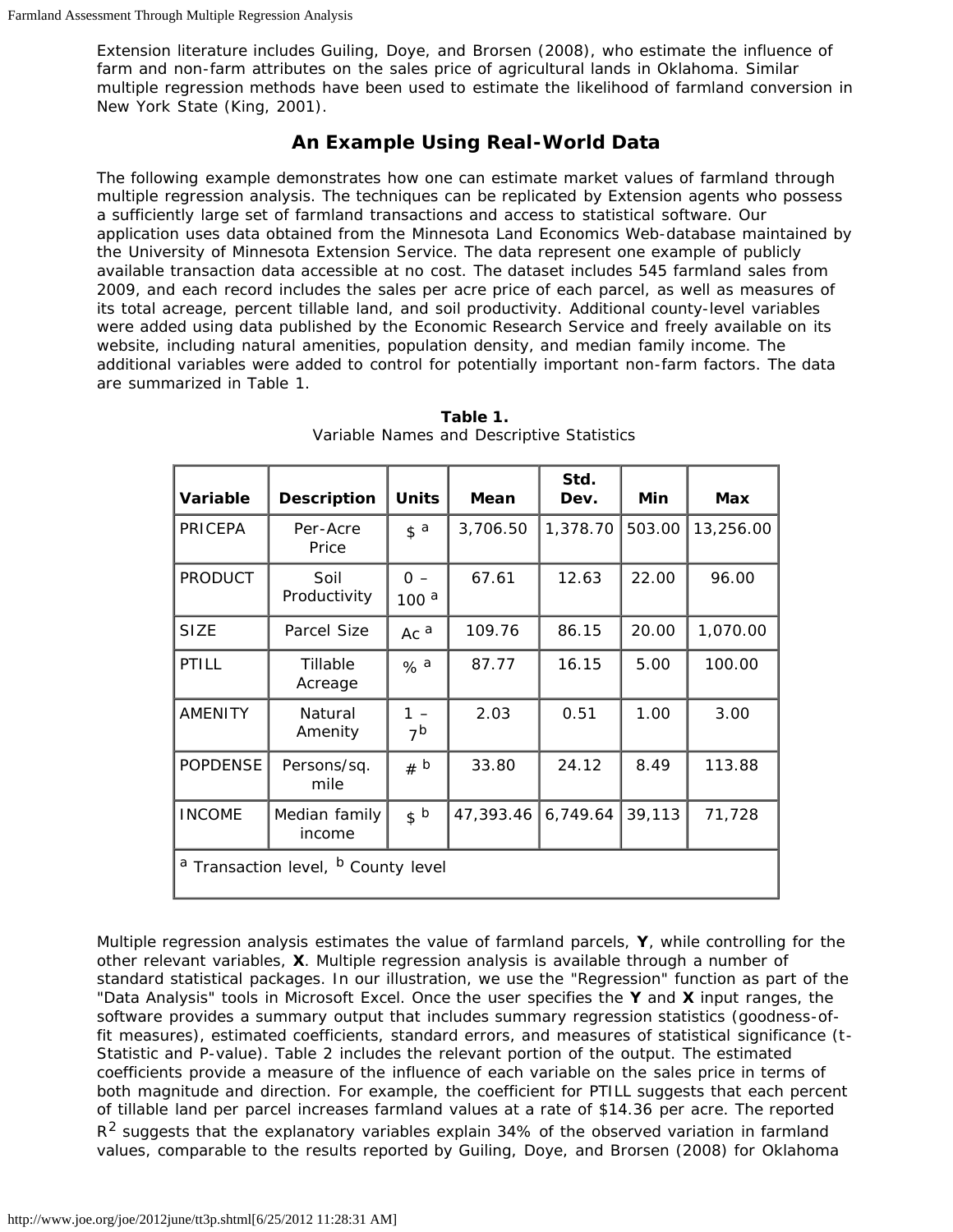agricultural land values.

| Variable        | Coefficient | <b>Standard Error</b> | P-value |
|-----------------|-------------|-----------------------|---------|
| Intercept       | $-2,025.09$ | 496.09                | 0.00    |
| <b>PRODUCT</b>  | 44.00       | 4.36                  | 0.00    |
| <b>SIZE</b>     | $-1.08$     | 0.57                  | 0.06    |
| <b>PTILL</b>    | 14.36       | 3.28                  | 0.00    |
| <b>AMENITY</b>  | 224.67      | 97.77                 | 0.02    |
| <b>POPDENSE</b> | 8.57        | 2.10                  | 0.00    |
| <b>INCOME</b>   | 0.02        | 0.01                  | 0.02    |
|                 |             |                       |         |
| $R^2$           | 0.34        |                       |         |

**Table 2.** Regression Estimates

Thus, the market value of other Minnesota farmlands can be estimated by inserting the proper information into the equation:

*Estimated price* =  $-2,025.09 + 44.00*(PRODUCT) - 1.08*(SIZE) + 14.36*(PTLL) +$ 224.67\*(AMENITY) + 8.57\*(POPDENSE) + 0.02\*(INCOME)

For example, the estimated market value of one transaction in Becker County, MN is:

 $$1,310.81$  = -2,025.09 + 44.00 $*(22)$  - 1.08 $*(38)$  + 14.36 $*(65.79)$  + 224.67 $*(2)$  +  $8.57*(22.89) + 0.02*(44.596)$ 

### **Conclusions**

Extension agents are often asked to provide accurate measures of farmland values. Multiple regression analysis, a tool common to many residential real estate appraisers, provides a simple quantitative approach for estimating market values. The technique only requires information on a sufficient number of transactions and access to standard statistical software. Our illustration demonstrates the necessary tools required for similar analysis.

#### **Disclaimer**

The views expressed are those of the authors and should not be attributed to ERS or USDA.

### **References**

Economic Research Service (2010). *Minnesota state level fact sheet*. Retrieved from: <http://www.ers.usda.gov/StateFacts/MN.htm>

Guiling, P., D. Damona, and W. Brorsen (2008). *Farm and non-farm influences on agricultural land prices*. Oklahoma Cooperative Extension Service AGEC-251. Retrieved from: <http://pods.dasnr.okstate.edu/docushare/dsweb/Get/Document-5520/AGEC-251web.pdf>

King, R. N. (2001). Using land evaluation and site assessment (LESA) for farmland protection planning: A case study. *Journal of Extension* [On-line] 39 (4) Article 4RIB6 Available at: <http://www.joe.org/joe/2001august/rb6.php>

Minnesota Land Economics Database (2001). University of Minnesota Extension. Retrieved from: <http://landeconomics.umn.edu/mle/default.aspx>